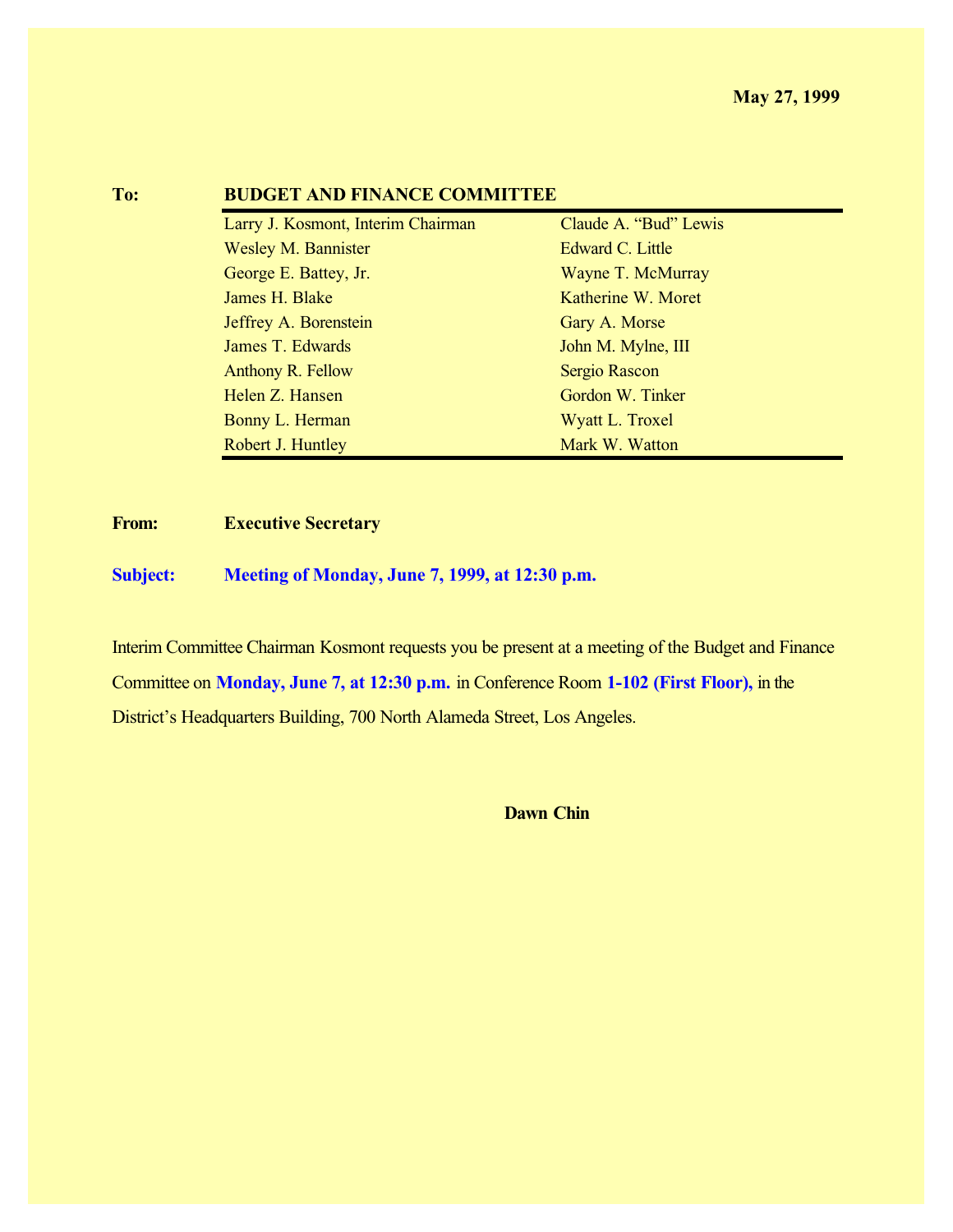# **AGENDA**

## **ADJOURNED BUDGET AND FINANCE COMMITTEE MEETING WITH BOARD OF DIRECTORS\***

## **June 7, 1999**

#### **12:30 PM**

MWD Headquarters Building • Room 1-102, 1st Floor • 700 N. Alameda Street • Los Angeles, CA 90012

**\*The Metropolitan Water District's Budget and Finance Committee meeting is noticed as a joint committee meeting with the Board of Directors for the purpose of compliance with the Brown Act. Members of the Board who are not assigned to the Budget and Finance Committee may attend and participate as members of the Board, whether or not a quorum of the Board is present. In order to preserve the function of the committee as advisory to the Board, members of the Board who are not assigned to the Budget and Finance Committee will not vote on matters before the Budget and Finance Committee.**

- **1. ADDITIONS TO THE AGENDA** (As required by Gov. Code, § 54954.2(b).)
- **2. OPPORTUNITY FOR MEMBERS OF THE PUBLIC TO ADDRESS THE COMMITTEE ON MATTERS WITHIN THE COMMITTEE'S JURISDICTION** (As required by Gov. Code, § 54954.3(a).)
- **3. CHAIRMAN'S MONTHLY ACTIVITY REPORT**

#### **4. APPROVAL OF THE MINUTES OF THE REGULAR MEETING OF THE BUDGET AND FINANCE COMMITTEE HELD MAY 10, 1999**

#### **5. REVIEW OF FINANCIAL STATEMENTS**

- a. Report of investment activity
- b. Executive financial summary

#### **6. CONSENT CALENDAR ITEMS - ACTION**

8-3 Approve (1) Annual Statement of Investment Policy; and (2) the annual delegation of authority to the Treasurer to make investments. (B&F-Action)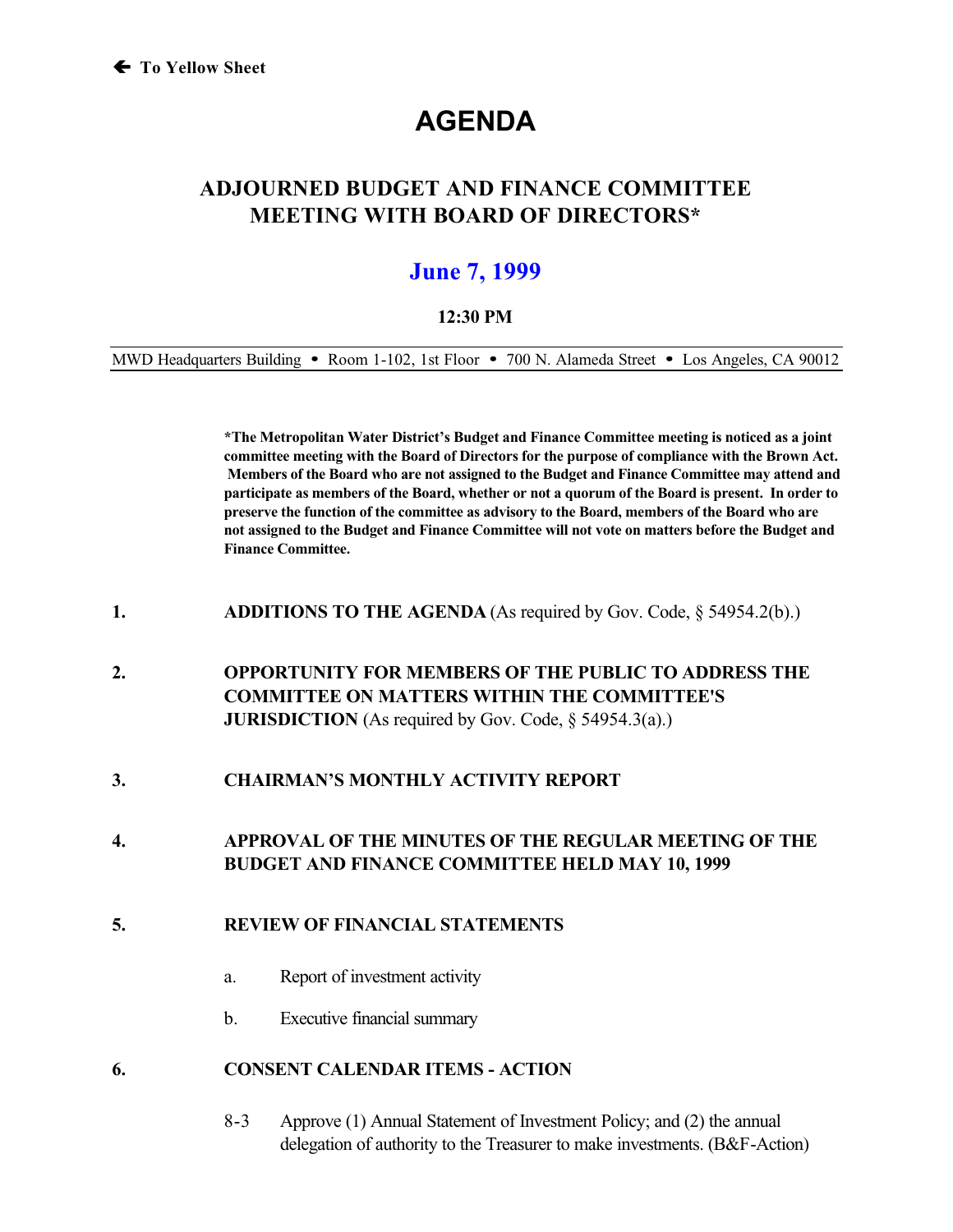#### **! To Yellow Sheet**

- 8-4 Informally approve Annexation No. 58 concurrently to Metropolitan and Calleguas Municipal Water District; and adopt Resolution of Intent to impose standby charges. (B&F--Action)
- 8-5 Informally approve Fortieth Fringe Area Annexation concurrently to Metropolitan and Western MWD of Riverside County; and adopt Resolution of Intent to impose standby charges. (B&F--Action)
- 8-6 Adopt (1) Resolution for consent to the concurrent annexation of Thirty-Eighth Fringe Area Annexation to Metropolitan and Western MWD of Riverside County; and (2) Resolution of Intent to impose standby charges. (B&F-- Action)

#### **7. OTHER BOARD ITEMS - ACTION**

- 9-1 Approve 1999-2000 Annual Budget. (B&F--Action) **[To be mailed separately]**
- 9-2 Approve use of water rate stabilization funds. (B&F--Action)
- 9-3 Reauthorize the purchase of up to \$75 million of Metropolitan bonds in the secondary market. (B&F--Action)

#### **8. BOARD INFORMATION ITEMS**

- 10-4 Executive Financial Summary for the month of April. (B&F--Info.)
- 10-5 Operating equipment capitalization. (B&F, Audit--Info.)
- 10-7 Status report for the Eastside Reservoir Project for the month ending April 1999. (E&O, B&F--Info.) **[To be mailed separately] [Any discussion of claims will be heard in closed session. Conference with Legal Counsel--Significant Exposure to Litigation (two matters); to be heard in closed session pursuant to Gov. Code § 54956.9(b)]**
- 10-8 Status report for the Inland Feeder Project for the month ending April 1999.  $(E&O, B&F\text{-}Info.)$ **[Any discussion of claims will be heard in closed session. Conference with Legal Counsel--Significant Exposure to Litigation (two matters); to be heard in closed session pursuant to Gov. Code § 54956.9(b)]**

#### **9. COMMITTEE ITEMS**

- a. Report on new annexations to Metropolitan and effect on water standby charges.
- b. Future agenda items.